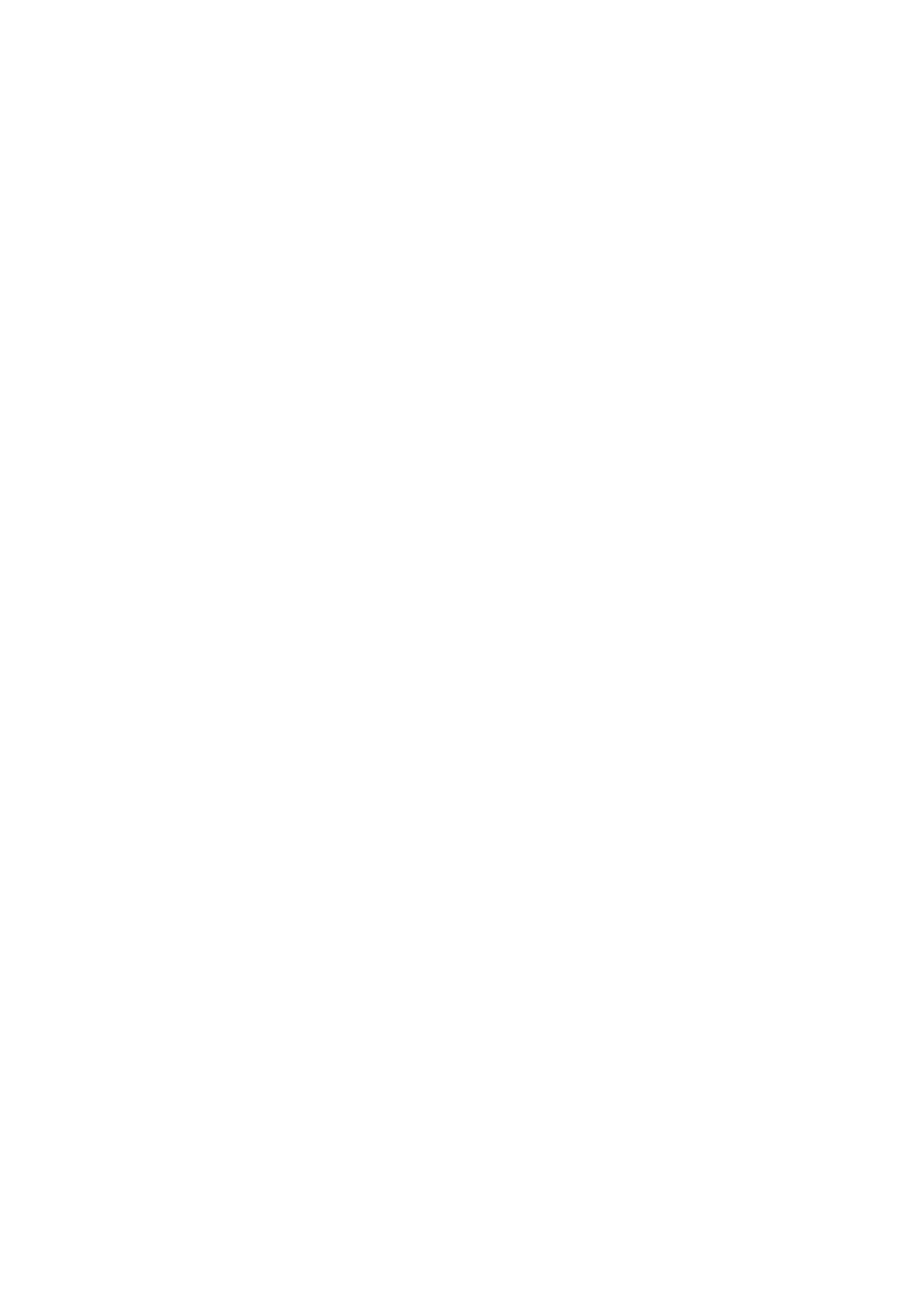**EUROPEAN UNIVERSITY INSTITUTE, FLORENCE MAX WEBER PROGRAMME**

*Appetite for Beef: How Much Meat Did Early New Yorkers Consume?* 

**GERGELY BAICS**

EUI Working Paper **MWP** 2010/15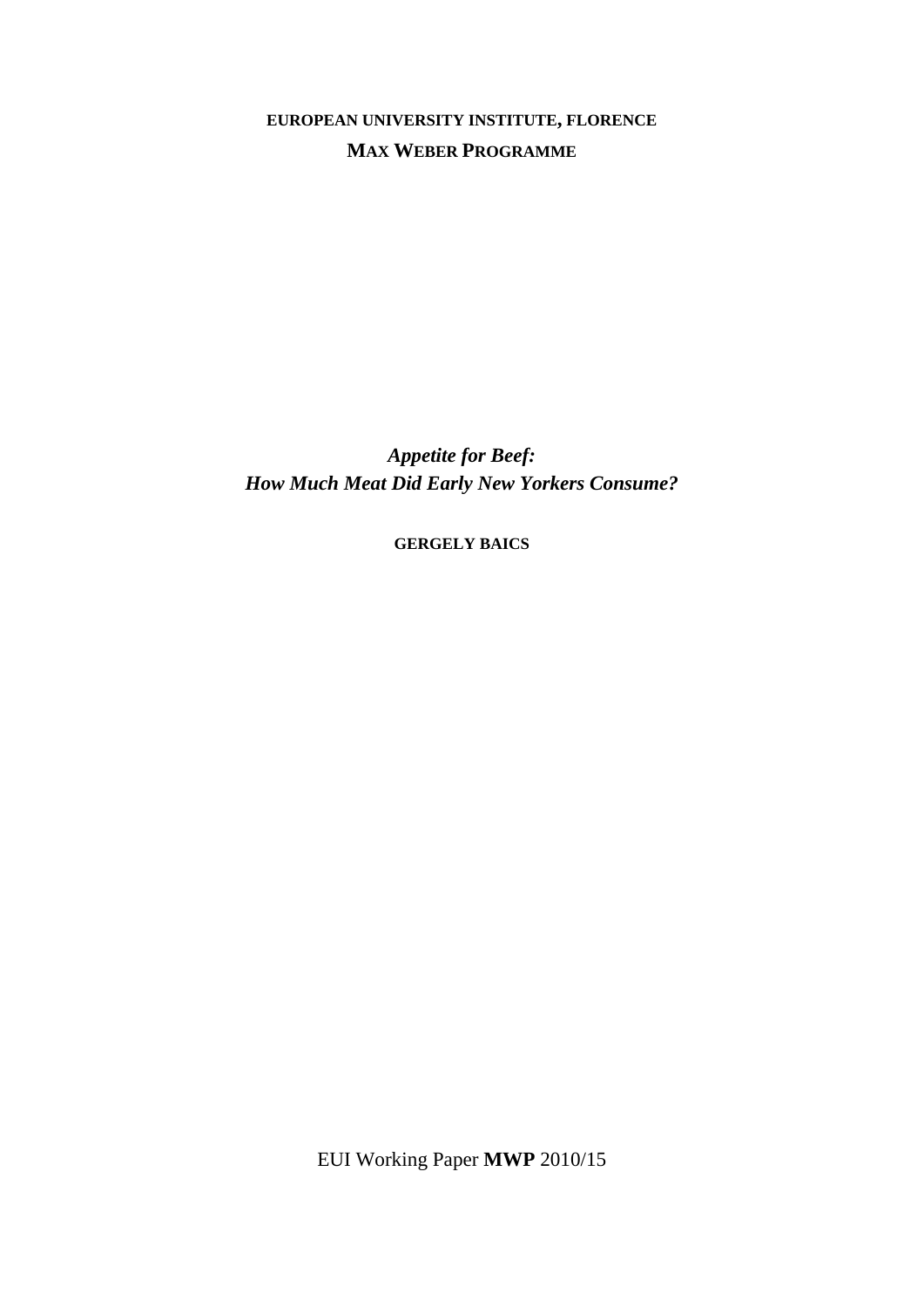This text may be downloaded for personal research purposes only. Any additional reproduction for other purposes, whether in hard copy or electronically, requires the consent of the author(s), editor(s). If cited or quoted, reference should be made to the full name of the author(s), editor(s), the title, the working paper or other series, the year, and the publisher.

ISSN 1830-7728

© 2010 Gergely Baics

Printed in Italy European University Institute Badia Fiesolana I – 50014 San Domenico di Fiesole (FI) Italy Hwww.eui.eu H cadmus.eui.eu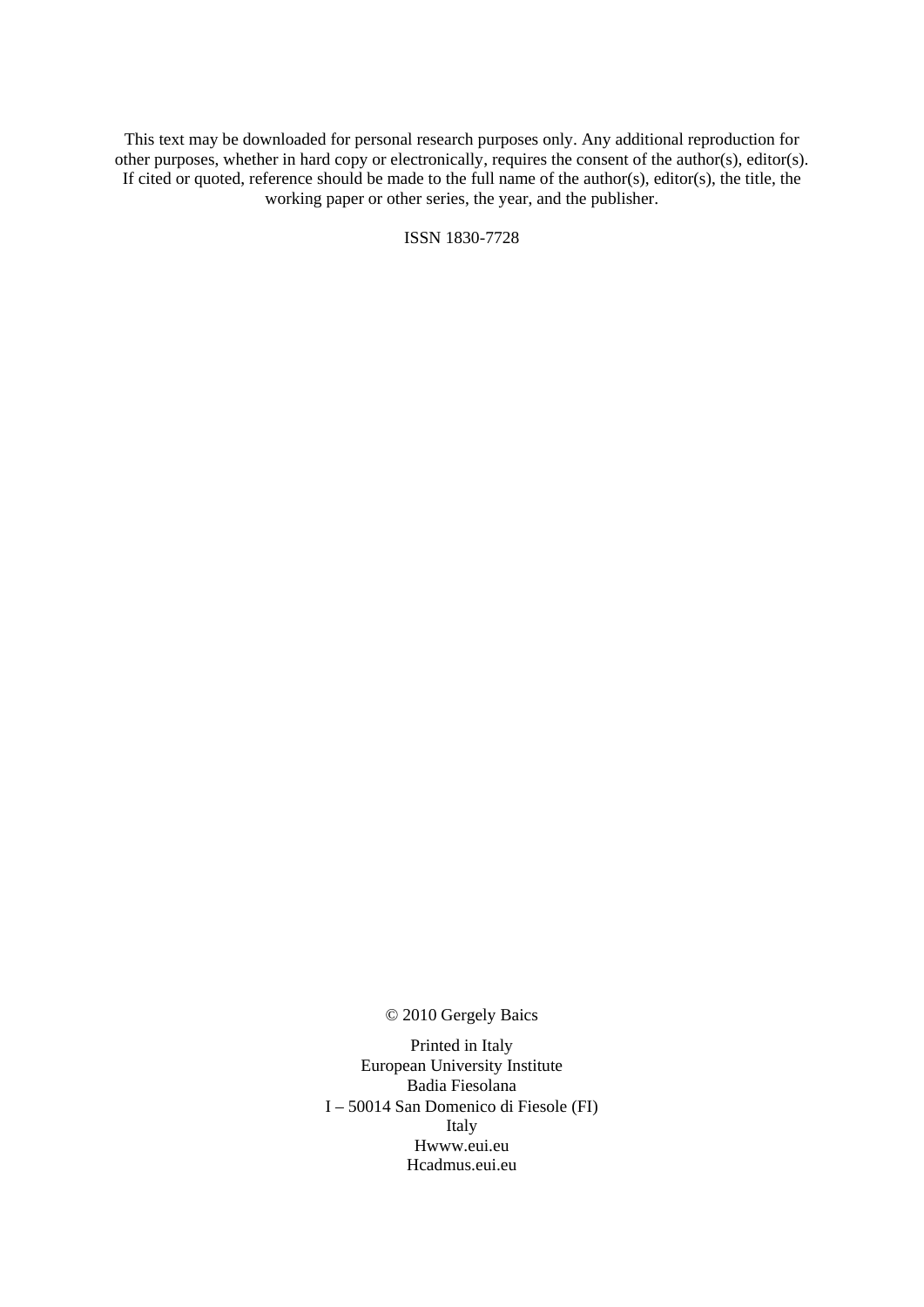## **Abstract**

Drawing on new archival data for the period from 1790 to 1818, this paper documents how much red meat per capita was consumed by an average New Yorker in the early Republican era, a period for which no systematic figures of urban meat consumption are yet available. The analysis shows that per capita meat consumption rates in America's largest and fastest growing city reached an equilibrium that exceeded not only contemporary standards, both in comparison to the countryside and to other major European cities, but also compared favorably to the highest recorded figures in American history. In addition, city dwellers ate first and foremost fresh meat, beef in particular, which set them apart from their rural counterparts, and defined an important aspect of their urban standard of living. There was, however, a price to be paid for this urban privilege: external shocks, including epidemics or wars, could severely disrupt the city's supply chains, causing additional hardships for urban households in provisioning themselves with fresh food.

# **Keywords**

Urban history, economic history, history of food, history of New York City, American history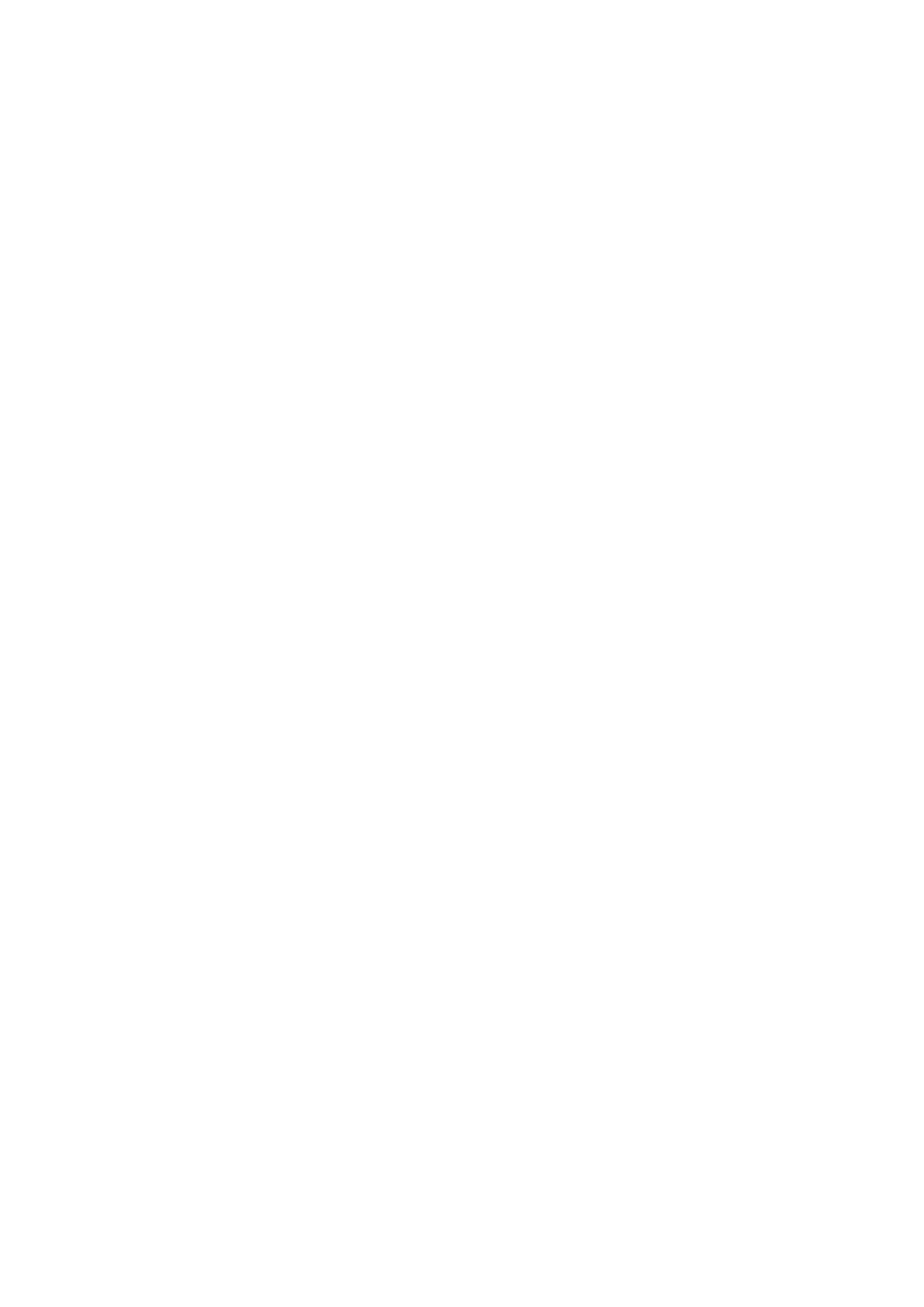## **Introduction**

This paper has one simple objective: to establish how much meat per capita was consumed by an average New Yorker in the early Republican era, a period for which no systematic data of urban meat consumption levels are yet available. Why is this an important issue? First, New York became America's largest city between the 1790s and late 1810s, during which time the city's population quadrupled from about 30,000 to over 120,000 residents. How well New Yorkers were supplied with fresh food over the three decades that made their city the first metropolis of North America is an important issue when considering the material conditions of modern urbanization. Cities—beyond a certain scale—cannot feed themselves. With rapid modern urbanization, urban societies have faced the vital challenge of provisioning their rapidly growing populations.

Second, recent research in economic and demographic history provides ample evidence that, despite rising per capita income, the biological standards of living, measured customarily by infant mortality rates and adult male body heights, declined in the mid-19<sup>th</sup> century in America as well as in a series of West European nations.<sup>1</sup> Scholars have identified urbanization, above all the resulting deterioration of disease environments, and falling protein, in particular meat consumption levels for birth cohorts between the 1830s and 1860s as the major causes of what they termed the Antebellumpuzzle. One of the missing pieces of the puzzle in the American context is reliable estimates of meat consumption levels before the decline began around the mid-1830s.

Third, meat consumption rates are important for a better understanding of the subjective dimensions of the material conditions of urban life. For instance, European immigrants in mid-19<sup>th</sup> century New York frequently emphasized in their letters sent back home, how in America even the poor could eat meat each and every day, emphasising this specific aspect of their new American living standard.<sup>2</sup> Meat was a serious matter: it not only provided the main sources of protein for residents of a rapidly growing city, but also defined one crucial aspect of their urban way of life and standard of living.

## **Data**

<u>.</u>

What makes the estimation possible is new datasets based on two different series of archival records, both of which were generated by the municipal government. These sources were produced as a result of one specific condition of urban food provisioning in early America, which was codified by the market laws. In New York City, as in most other American cities, minor exceptions notwithstanding, the City Council limited the retail of the four principal categories of fresh meat—beef, veal, lamb and mutton, and pork—to licensed market butchers at the city's public markets. The underlying intent of this crucial clause—commonly referred to as the "market monopoly of meat"—was to maintain strict municipal oversight of the most important and perishable component of the urban food supply, chiefly for reasons of public health. Market butchers, in return for their trade privilege, as well as to finance

<sup>&</sup>lt;sup>1</sup> Some of the most important publications on this subject include: Robert A. Margo and Richard H. Steckel, "The Heights of American Slaves: New Evidence on Slave Nutrition and Health" *Social Science History* 6, no. 4 (1982): 516-538; John Komlos, "The Height and Weight of West Point Cadets: Dietary Change in Antebellum America" *The Journal of Economic History* 47, no. 4 (1987): 897-927; John Komlos, "Shrinking in a Growing Economy? The Mystery of Physical Stature during the Industrial Revolution" *The Journal of Economic History* 58, no. 3 (1998): 779-802; Michael R. Haines, Lee A. Craig, and Thomas Weiss, "The Short and the Dead: Nutrition, Mortality, and the "Antebellum Puzzle" in the United States" *The Journal of Economic History* 63, no. 2 (2003): 382-413; Michael R. Haines, "Growing Incomes, Shrinking People: Can Economic Development Be Hazardous to Your Health?: Historical Evidence for the United States, England, and the Netherlands in the Nineteenth Century" *Social Science History* 28, no. 2 (2004): 249- 270; Michael R. Haines, Craig, Lee A., Weiss,Thomas, "Development, Health, Nutrition, and Mortality: The Case of the 'Antebellum Puzzle' in the United States" *National Bureau of Economic Research Historical Working Paper Series* no. 130: 249-270; Robert William Fogel, *The Escape from Hunger and Premature Death, 1700-2100* (Cambridge: Cambridge University Press, 2004).

<sup>2</sup> Richard Briggs Stott, *Workers in the Metropolis: Class, Ethnicity, and Youth in Antebellum New York City* (Ithaca: Cornell University Press, 1990), 77.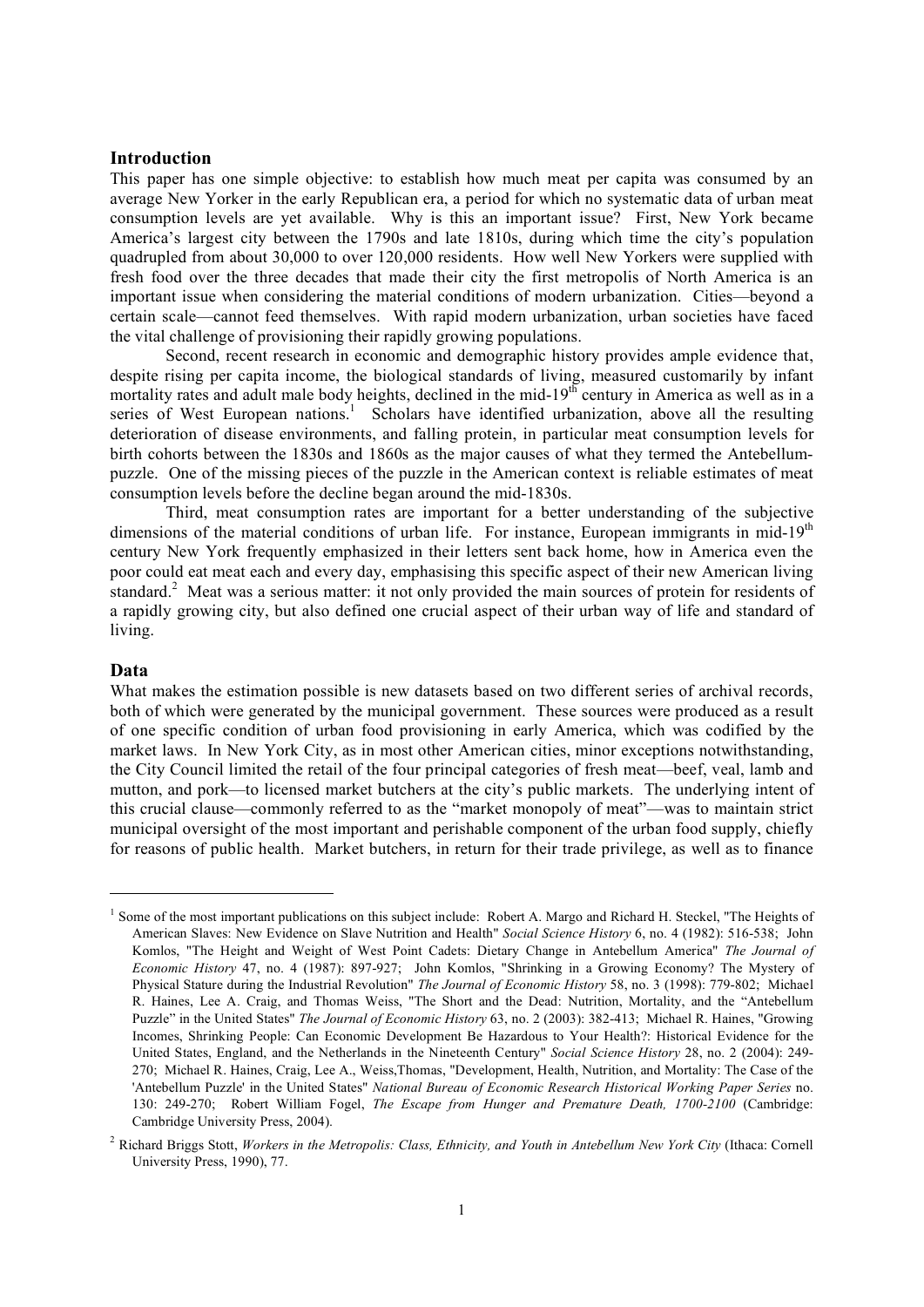the upkeep and expansion of the collective infrastructure of food provisioning for a rapidly growing city, paid sales taxes after the different varieties of fresh meat were sold.

To estimate the quantity of fresh red meat consumed by New Yorkers in the early  $19<sup>th</sup>$  century, I have drawn on a hitherto unused set of sources: the monthly returns of the Market Clerks, which recorded the number of animals slaughtered for sale at the city's public markets. Market Clerks were required to register and collect fees on each and every cow, calf, sheep and hog processed at their respective marketplaces. On a monthly basis, they then submitted these returns to the City Comptroller; a substantial amount of these returns has survived for 1816 and 1818 for the city's three principal markets of Fly, Washington, and Catharine.<sup>3</sup> Additionally, the butcher-turned-historian Thomas F. De Voe's published works—*The Market Book* (1862) and *The Market Assistant* (1867) along with his manuscript records, contain complementary sheets of these returns for the missing periods. <sup>4</sup> Combining these two sources, I have been able to make reliable estimates of the total number of cattle, calves, sheep and hogs slaughtered in New York City in 1816 and 1818.<sup>5</sup>

In addition to this, the Proceedings of the City Council document the amount of market fees collected from the market butchers between 1790 and 1818. Given that fees were collected in the form of sales taxes on the amount of meat sold, and that the tax rates applied to the different kinds of meats, it is possible to estimate the actual volume of meat sales for most of the years during this period. Overall, combining these two sets of data makes it possible for the first time to measure per capita red meat consumption in a major American city of the early Republic—and not only for one year, but for nearly three decades.

One should note that the data have two important limitations. The City Council collected revenue only on the sale of butcher's meats. All other meats, including poultry, fowl and game, which

<u>.</u>

<sup>&</sup>lt;sup>3</sup> For Fly Market, I have compiled monthly returns for 1816 from January to October. For Washington, the 1816 monthly returns miss only November, while there are additional data available for March, October, November and December of 1818, and from between January and April in 1819. Moreover, the Washington Market returns also include daily counts. As for Catharine Market, monthly returns are available from January to October in 1816, and for each month of the year in 1818. For sources: Common Council Microfilm Database, New York City Municipal Archives [CCMD (NYC-MA)]: "Returns of all the Beeves, Calves, Sheep & Hogs in the Different Markets of the City", Market Committee: 1816, Box 59, Folder 1416; "Returns of all the Butchers in the Different Markets of the City", Market Committee: 1818, Box 66, Folder 1535; "Returns of all the Beeves, Calves, Sheep & Hogs in the Different Markets of the City", Market Committee: 1818, Box 66, Folder 1535; "Number of Creatures Sold in Catharine Market", Market Committee: Stalls & Licenses, July-December 1818, Box 66, Folder 1537; "Returns of all the Beeves, Calves, Sheep & Hogs in the Different Markets of the City", Market Committee: 1819, Box 72, Folder 1595.

<sup>&</sup>lt;sup>4</sup> Thomas F. De Voe's original archives contain aggregated totals for Fly, Catharine and Washington Markets for between May and October of 1816, while his book cites aggregated animal counts for between January and September of 1818 for Fly, Washington, Catharine and the newly opened Centre Markets. In the case of Washington Market, the De Voe data only refer to Washington Market, whereas the original returns also include the smaller Spring and Duane Markets. Thomas F. De Voe, *The Market Book: A History of the Public Markets of the City of New York* (New York: A. M. Kelley, 1970), 234-235; Thomas F. De Voe, *The Market Assistant, Containing a Brief Description of Every Article of* Human Food Sold in the Public Markets of the Cities of New York, Boston, Philadelphia, and Brooklyn: Including the Various Domestic and Wild Animals, Poultry, Game, Fish, Vegetables, Fruits, &c., &c., with Many Curious Incidents *and Anecdotes* (Cambridge: Printed at the Riverside press for the author, 1867); New-York Historical Society, Manuscripts Division [NYHS-MD]: Thomas F. De Voe, "New York City Markets Collection, ca. 1817 - ca. 1878", Box  $\mathfrak{D}$ 

<sup>&</sup>lt;sup>5</sup> As a first step, I used all available data to fill the gaps, and to arrive at complete monthly returns for the three principal markets in 1816 and 1818. The more complete returns for 1816 were used as reference data to make estimates for 1818 when necessary. The second step was to estimate the volume of trade at the missing markets. In 1816, the number of occupied butcher stalls was 63 at Fly Market, 55 at Washington Market, and increased from 24 to 48 over the course of the year at Catharine Market. In comparison, the other markets were much smaller: in 1816, there were twelve stalls at Collect, six at Greenwich, five at Spring, three at Governeur, two at Duane, and one at Corlears-hook Markets, whereas in 1818, there were eight in Essex, six at Greenwich, three each at Grand and Governeur, and one at Corlears-hook Markets. Butcher stalls at these smaller markets represented less than 15% of all occupied stalls in the city in 1816, and only 10% in 1818. To estimate the volume of trade at these markets, I assumed a one-to-one relationship between the number of butcher stalls occupied and the volume of meat sales at a given market. The respective trade at Fly, Washington and Catharine Markets does bear out such a relationship.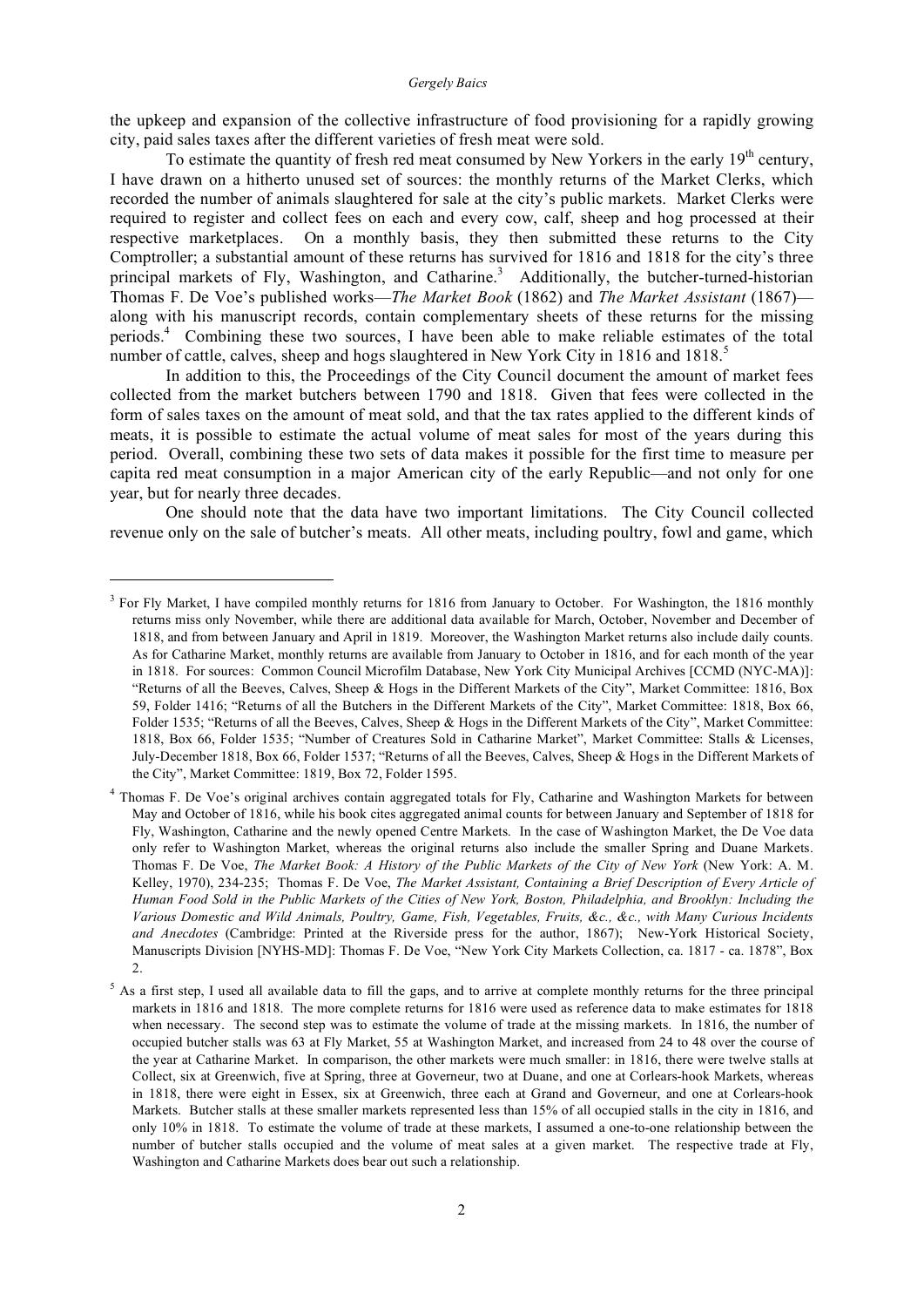were sold by farmers and hucksters at the city's markets, as well as processed and preserved meats, such as ham, sausage, lard, salted pork and beef, smoked beef, or corned beef, which were retailed by the city's grocers, fell outside the remit of municipal taxation. Any attempt to quantify per capita meat consumption level is thus necessarily limited to red meat, leaving a substantial portion of the urban meat supply unaccounted for.

How substantial? Reconstructions of John Pintard's 1811, 1814 and 1827 household budgets are suggestive. They show that Mr. Pintard allocated 55% of his family's meat expenditure to butcher's meats, while the rest he divided about equally between cured meats and poultry, fowl and game. <sup>6</sup> While Pintard's upper middle-class family is not to be taken as representative, these ratios point to the prominence of red meat in the New York City diet. One should also note that poultry, fowl and game were comparatively expensive, and thus the meat basket of an average New Yorker probably relied more heavily on red and/or preserved meats. The prominent status of red meat was also culturally determined. City officials were concerned foremost with the supply of red meat, while respectable butchers, representatives of a par excellence urban trading craft, would handle only beef, veal, lamb and mutton, and pork, hence the collective name of butcher's meats. Even if one would wish to have data concerning all components of the urban meat supply, the exclusive focus on red meat is justified both from a statistical and from a cultural viewpoint.

The second major limitation concerns the crucial problem of social inequalities in access to food. After all, aggregate consumption figures expressed in per capita terms are pertinent only in so far as the "average New Yorker" is considered, while they do not address the important issue of unequal meat consumption across households of different social status. How widely and equally the city's meat supplies were shared by all New Yorkers, and how the structure of inequality with regards to such a crucial consumption good changed over the period, are important questions that are beyond the reach of the data, and call for further research based on different documentation.<sup>7</sup>

## **Quantity of the Meat Supply, 1790-1818**

1

Based on the Market Clerk's monthly returns, complemented by De Voe's records, my per capita red meat consumption estimates are as follows: in the late 1810s, New Yorkers on average ate between 85.9 to 92.1 pounds of beef, 16.9 to 19.6 pounds of veal, 28.6 to 34.1 pounds of lamb and mutton, and 10.7 to 13.5 pounds of pork—for all categories, the year of 1816 representing the upper, while the year of 1818 the lower bound.<sup>8</sup> On the whole then, annual per capita fresh red meat consumption reached 159.3 pounds in 1816 and 142 pounds in 1818.

 $6$  In 1811, John Pintard spent 54.8% of his meat budget on red meat, 30.6% on processed and preserved meat, and 14.5% on poultry, fowl and game. The respective ratios in 1814 were 54, 26.4, and 19.6%, while in 1827, they were 56.9, 12.5, and 30.5%. One should be careful not to over-generalize based on a single case, especially when the sample comes from a high-income food budget. Pintard's relative expenditures on preserved meat and poultry, fowl and game also changed too much year-by-year to establish any pattern even for this household. Moreover, one cannot convert Pintard's expenses into actual amounts of meat consumed. Still, the fact that Pintard's purchases of butcher's meat hovers around 55% highlights that while red meat was of great importance, it constituted only part of the average New Yorker's meat basket. NYHS-MD: John Pintard Papers, "Marketing Account Book, 1811-1824"; John Pintard Papers, "Marketing Account Book, 1826-1830"; John Pintard Papers, "Record of Household Expenses, 1826-1828," Box 9, Folders 1-3.

<sup>&</sup>lt;sup>7</sup> Such an analysis is confined by the lack of historical sources. Individual household accounts, like that of Mr. Pintard's, are not only rare, but also are heavily biased to well-off residents, making unfeasible any systematic comparison across households of different income.

<sup>8</sup> According to the 1816 and 1818 dataset, for a population of 93,634 in 1816, there were 19,165 cattle, 24,450 calves, 79,852 sheep, and 9,491 hogs slaughtered for sale at the New York City markets. Two years later, for an estimated population of 107,625, the corresponding figures were 20,535 cattle, 24,190 calves, 76,900 sheep, and 8,645 hogs. To translate these figures into per capita consumption of beef, veal, lamb, and pork, I borrowed the conversion rates used by John Komlos: 450 pounds of dressed weight for Northern cattle, 40 pounds for sheep, and 133 pounds for hogs. Komlos's slaughter weights have been criticized by Robert E. Gallman for yielding smaller outputs per animals than those of other scholars. This is likely to be the case for pork. I still prefer using Komlos's ratios for two reasons. First, they make my estimates comparable to those of Komlos and Haines for the mid-19<sup>th</sup> century, which are based on census figures. Second, by slightly underestimating slaughter weights, my estimates address the concern that there was probably a small increase in the average weights of cattle from between the 1810s until the middle of the  $19<sup>th</sup>$  century. To establish average slaughter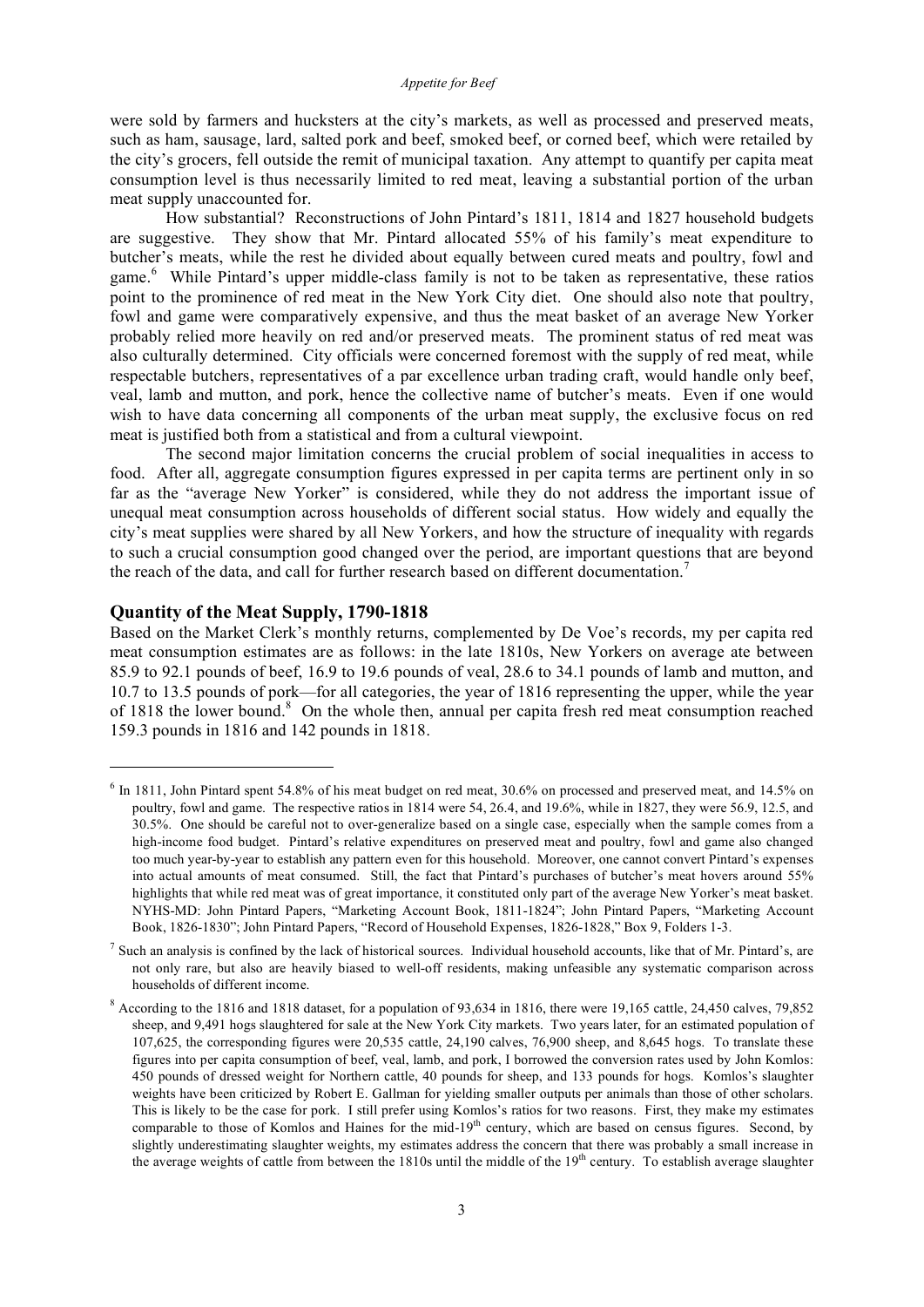Two caveats are in order. First, these figures are likely to slightly underestimate per capita butcher's meat consumption, as they refer to animals officially accounted for and prepared and sold by licensed butchers at the city's public markets. Given the "market monopoly of meat," this should have been the whole supply. Yet despite a well-functioning and strictly enforced public market system at the time, there was already evidence of some informal trade. It is also unlikely that Market Clerks managed to count all animals sold by the butchers. Butchers paid taxes after each and every animal was slaughtered, and thus had the incentive not to report all sales. The figures, on the other hand, may also slightly overestimate per capita consumption. By 1810, New York surpassed Philadelphia to become North America's most populous city and greatest emporium of commerce.<sup>9</sup> At any given day, there were many thousands more eating butcher's meat in New York than there were residents. It is impossible to know which factor was more important, and to what extent the two canceled each other out.

But before continuing with the analysis: are these figures realistic for the North American context? Roger Horowitz offers precise estimates of urban meat consumption levels for the  $20<sup>th</sup>$ century. In 1909, per capita meat consumption ranged from an average of 136.1 pounds for lowerincome families, to 163.7 pounds for middle, and to 201.6 pounds for higher-income families. By 1942, the Depression pushed total meat consumption for the respective income groups down to 107.5, 143.6, and 166.1 pounds. Yet by 1965, per capita meat consumption reached record levels with figures as high as 205.2 pounds for lower, 219.4 pounds for middle, and 230.2 pounds for higher income families.<sup>10</sup> In addition, the U.S. Department of Commerce estimated that on average Americans ate 81.5 pounds of beef in 1909, dropping to 69.4 pounds by 1942, and reaching a staggering 104.7 pounds by  $1965$ .<sup>11</sup> In comparison, the market data indicate very high, but by no means unrealistic levels of meat consumption for the late 1810s. Considering that the 1816 and 1818 market data do not include most of preserved meats and all of poultry, fowl and game, it is safe to suggest that New Yorkers in 1816 and 1818 ate about as much meat as did families in the highest income group in 1906, and only a little less than the average American city dweller in the record year of 1965. Moreover, an average New Yorker in the late 1810s consumed about 10% more beef than an average American in 1909, and only about 15% less than an average American in 1965.

The years 1816 and 1818, however, are only two cases in point. They are also too close to each other to suggest any trend, and while unlikely, it is possible that they refer to exceptional years, which might explain the high consumption figures. Further evidence is needed to expand the chronology and thus solidify the consumption estimates. For each year between 1790 and 1800, and for some of the years between 1801 and 1816, the Proceedings of the Common Council report the fees

*(Contd.)* 

weights for calves is more problematic, given that the animal's weight varies greatly with slaughtering age. For lack of better data, I use the tax ratio paid by the butchers: 24 cents per cow, versus 4 cents per calf. The average dressed weight of a calf is thus 75 pounds. Komlos, "The Height and Weight of West Point Cadets: Dietary Change in Antebellum America": 897-927; John Komlos, "Anomalies in Economic History: Toward a Resolution of The "Antebellum Puzzle"" *The Journal of Economic History* 56, no. 1 (1996): 202-214; Robert E. Gallman, "Dietary Change in Antebellum America" *The Journal of Economic History* 56, no. 1 (1996): 198.

<sup>&</sup>lt;sup>9</sup> During the two decades between 1790 and 1810, New York City's population almost tripled, growing from 33,121 to 96,373, whereas Philadelphia's "only" doubled, from 42,520 to 91,874 residents. Ira Rosenwaike, *Population History of New York City* (Syracuse: Syracuse University Press, 1972), 16.

 $10$  The annual family income gradients used by Horowitz are as follows: the lower third represents families making under \$1,000 in 1909, under \$1,500 in 1942, and under \$3,000 in 1965; the middle tier refers to families earning between \$1,000-2,000 (1909), \$1,500-3,000 (1942), and \$3,000-6,000 (1965); while the highest income tier is defined as families with incomes over \$2,000 (1909), \$3,000 (1942), and between \$6,000 -15,000 (1965). The 1965 study also included a fourth, even higher income group, which was not present in the earlier surveys. To avoid skewing comparisons, Horowitz separated out this group from the study. Roger Horowitz, *Putting Meat on the American Table: Taste, Technology, Transformation* (Baltimore: Johns Hopkins University Press, 2006), 11-17.

 $11$  As for pork, the figures were 67 pounds in 1909, 63.7 pounds in 1942, and 58.7 pounds in 1965. The gradual decline of pork consumption was compensated by Americans' growing appetite for poultry of which they ate 14.7 pounds in 1909, 20.7 pounds in 1942, and 40.9 pounds in 1965. Ibid., 6.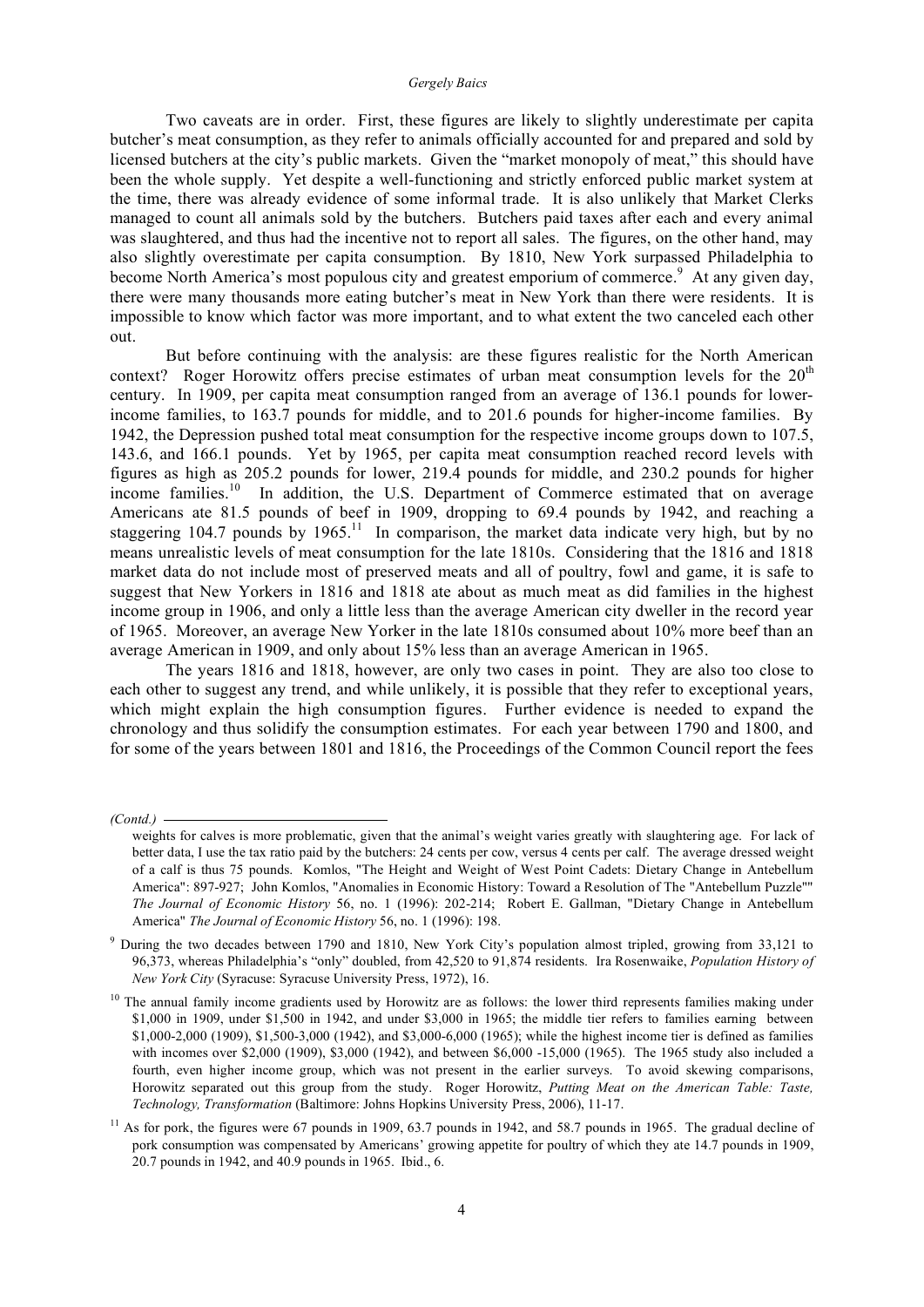Market Clerks collected on the total amount of meat sold.<sup>12</sup> Given that the respective fees for the four kinds of butcher's meats—beef, veal, lamb and mutton, and pork—remained largely unchanged, and that the market laws limited the sale of fresh meat to the public markets, the market fees reflect relative levels of meat consumption over the period.<sup>13</sup>

Figure 1 compares the increase of New York City's population to that of the market fees collected on the sales of fresh butcher's meats—beef, veal, lamb and mutton, and pork—from between 1790 and 1818.<sup>14</sup> Population figures are divided by ten to be on the same scale as the market fees. The figure clearly shows how market fees grew at about the same rate as did the city's population between 1790 and 1807. For the subsequent decade, the data are more sporadic, and the interpretation is more difficult. Yet it is evident that the war of 1812 caused a temporary collapse in meat sales in 1813—and probably in 1814—, after which market fees rebounded to the same level *vis-à-vis* the population as before. De Voe himself noted that the prices of provisions became very high at the commencement of the war, and continued so for five or six years, resulting in notable scarcities in

<sup>12</sup> New York (N.Y.). Common Council, *Minutes of the Common Council of the City of New York, 1784-1831* (New York: M. B. Brown Printing & Binding Co., 1917); David Maydole Matteson and New York (N.Y.). Common Council, *Minutes of the Common Council of the City of New York, 1784-1831: Analytical Index* (New York: M. B. Brown Printing & Binding Co., 1930); New York (N. Y.), *Annual Report of the Comptroller of the City and County of New York, Exhibiting the* Revenues and Expenditures of Said City and County. Also, the Loans, Receipts and Disbursements upon the Various *Trust and Special Accounts, for and during the Fiscal Year Ending December 31st , 1858* (New York: 1859), 46-61.

 $13$  In 1790, the city decided on the following method of collecting fees: the Council charged two shillings for every cow, four pence for every calf and sheep, and six pence for every hog brought to market. Subsequent market laws, such as the one from 1793, upheld the same rules of taxation. The 1812 and 1814 market laws also use the same rates, but in dollarcents: 24 cents for each cattle, 4 cents for each calf and sheep, and six cents for each hog. For converting pennies to cents, I used the same ratio as did the City Council documents: 0.96 penny to a cent. By 1812 and 1814, there were special cases that slightly complicated this method of taxation. For example, the 1814 market law suggests that some of the butchers may have held licenses that exempted them from fees for certain items. Farmers, bringing their own animals to market, paid the exact same rates as did the butchers, and so did the city's few licensed butchers who retailed from street stalls. However, those who resold items at the market with the Clerk's permission had to pay three times as high fees, while those who violated the market laws paid high fines. On the whole, these were minor exceptions. The basic rule remained the same over the entire period: market fees were collected based on the animals slaughtered for sale at the city's markets. For sources: Common Council, *Minutes of the Common Council of the City of New York, 1784-1831*, Vol 1: 534; New York (N. Y.), *Laws and Ordinances Ordained and Established by the Mayor, Aldermen and Commonalty of the City of New-York* (New York: Hugh Gaine, 1793), 6-10; New York (N. Y.), *Laws and Ordinances Ordained and Established by the Mayor, Aldermen and Commonalty of the City of New-York* (New York: Pelsue and Gould, 1812), 154-164; New York (N.Y.), *A Law to Regulate the Public Markets* (New-York: J. Hardcastle, 1815).

<sup>&</sup>lt;sup>14</sup> For the period between 1790 and 1800, the Proceedings of the City Council report the total amount of market fees collected for each year. After 1800, the records are more sporadic, and require small corrections in order to arrive at annual fees. For 1801 and 1802, the records combine fees for two years, which I have separated out. For 1804, 1805 and 1806, the records refer to a full year, however, beginning in November 1 of the previous year. In these cases, I have not made adjustments, and thus the figures refer not to the calendar but to the fiscal year. In addition, for 1804, only the amount kept by the treasurer was given, which was 50%, while the other half went to the Mayor's coffers. For 1807, the recorded fee refers to fourteen months, also including November and December of 1806. In this case, I have relied on the 1816 data to estimate the percentage of fees collected in these extra months, which I have subtracted to calculate the annual total. For 1813, the recorded fee is again the annual total for the calendar year. Another complication is that for some years, the full amounts of fees are given, while at other times, the records provide the net amounts, which do not include expenses on sweeping and the Market Clerk's salary. Knowing fairly precisely how much money was spent on sweeping, and given that the Market Clerk kept about 10% of the fees, I have estimated the full amount for each year when only the net fee was available. This is because the full amount is a function of the number of animals slaughtered. As for 1816 and 1818, I have used the original Market Clerks' returns complemented with De Voe's records to estimate the total amount of fees collected. Incomplete market data from the Council proceedings for these two years confirm that the conversion method based on the Market Clerks' returns of the animals slaughtered and the respective taxes paid on them produce reliable results.

Finally, I have used all available census records for New York City—1790, 1800, 1805, 1810, 1814, 1816, and 1820—to arrive at yearly population figures for the period, assuming a constant rate of population change between the two closest known observations. Rosenwaike, *Population History of New York City*, 18.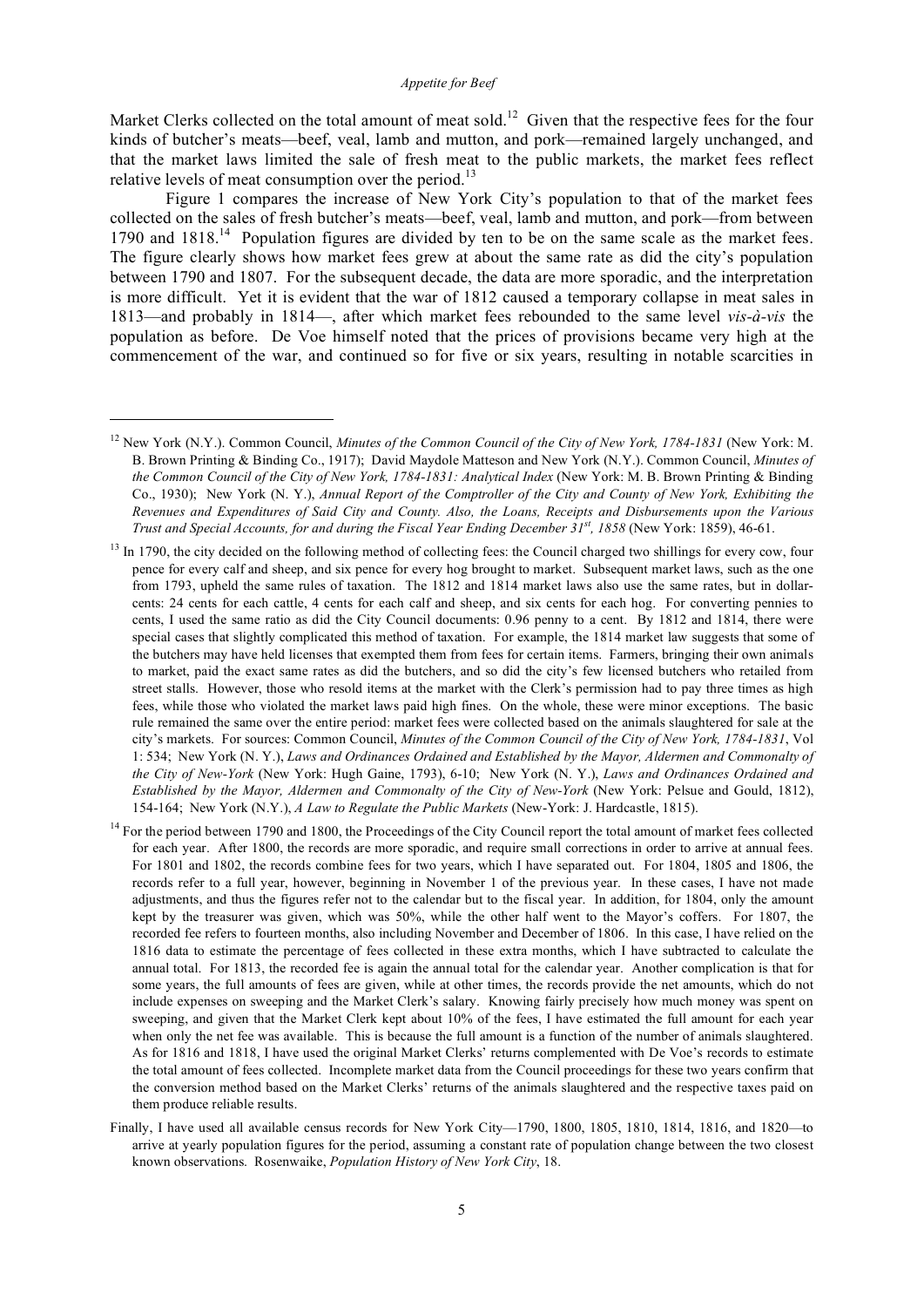supplies.<sup>15</sup> Yet exorbitant prices were only part of the story, as meat sales swiftly recovered by 1816, despite prices remaining high. The war not only disrupted the city's connections to its hinterlands, causing shortages in meat supplies, but also interrupted the day-to-day functioning of the city's vital institutions, including its infrastructure of provisioning. <sup>16</sup> It took some time for the markets to fully recover, and for the city's butchers to resume business.

Although the war of 1812 presented the sharpest setback, food consumption levels were not immune to other external shocks. After five years of steady growth, market fees remained flat from 1794 to 1795, when yellow fever hit New York for the first time, claiming the lives of 1.6% of the city's population. Three years later, in 1798, market fees dropped by a shocking 14.2% compared to the year before, as the most devastating yellow fever wiped out nearly 4% of the city's population, and sent thousands into the countryside.<sup>17</sup> For the epidemic of 1803, there are no corresponding market data, while in 1805 market fees continued to rise despite a milder yellow fever outbreak.<sup>18</sup> The drop from 1806 to 1807, however, is more noteworthy, as it corresponds to the 1807 Embargo Act. New York City's meat supplies derived from regional sources, and thus the embargo did not directly hurt the meat trade. But for a commercial city, the interruption of foreign trade presented a severe economic setback, which in turn, manifested in a 4.2% decline in the volume of meat sales.<sup>19</sup>



Despite setbacks caused by epidemics, the embargo of 1807, or the war of 1812, the market fee data provide strong evidence for the steady growth of the city's meat supplies between 1790 and

<u>.</u>

<sup>15</sup> De Voe, *The Market Book: A History of the Public Markets of the City of New York*, 410.

<sup>16</sup> For a brief account of the war years in New York: Edwin G. Burrows and Mike Wallace, *Gotham: A History of New York City to 1898* (New York: Oxford University Press, 1999), 425-428.

 $17$  The 1798 yellow fever epidemic severely disrupted New York City's economic life. The city's system of provisioning virtually collapsed. Feeding the poor became the major concern of the Common Council's Health Committee. Three provision centres were established. At the peak of the epidemic, between 1,600 to 2,000 people were fed daily at these centres. In addition, 800 more were provisioned through the Almshouse, and 500 families were permitted to obtain free rations at temporary stores. For a detailed account of this and the other yellow fever epidemics in New York: John Duffy, *A History of Public Health in New York City* (New York: Russell Sage Foundation, 1968), 105-109, 101-123.

<sup>&</sup>lt;sup>18</sup> Market fees remained virtually unchanged between 1794 (\$4,659.84) and 1795 (\$4,669.01), whereas they dropped dramatically from \$5,112.92 in 1797 to \$4,384.66 in 1798. According to Rosenwaike, in 1795, 732 people died of yellow fever. In comparison, the 1798 fever was much more devastating, resulting in the deaths of 1,524 people in New York City alone. If those who contracted the illness in New York but died outside the city are also included, the figures are well above 2,000. The 1805 fever was much milder, claiming "only" 262 lives. Rosenwaike, *Population History of New York City*, 16-19.

<sup>&</sup>lt;sup>19</sup> The embargo caused severe hardships to New York's economy. For example, between 1807 and 1809, municipal expenditures on relief increased by about 70%. Burrows and Wallace, *Gotham: A History of New York City to 1898*, 412.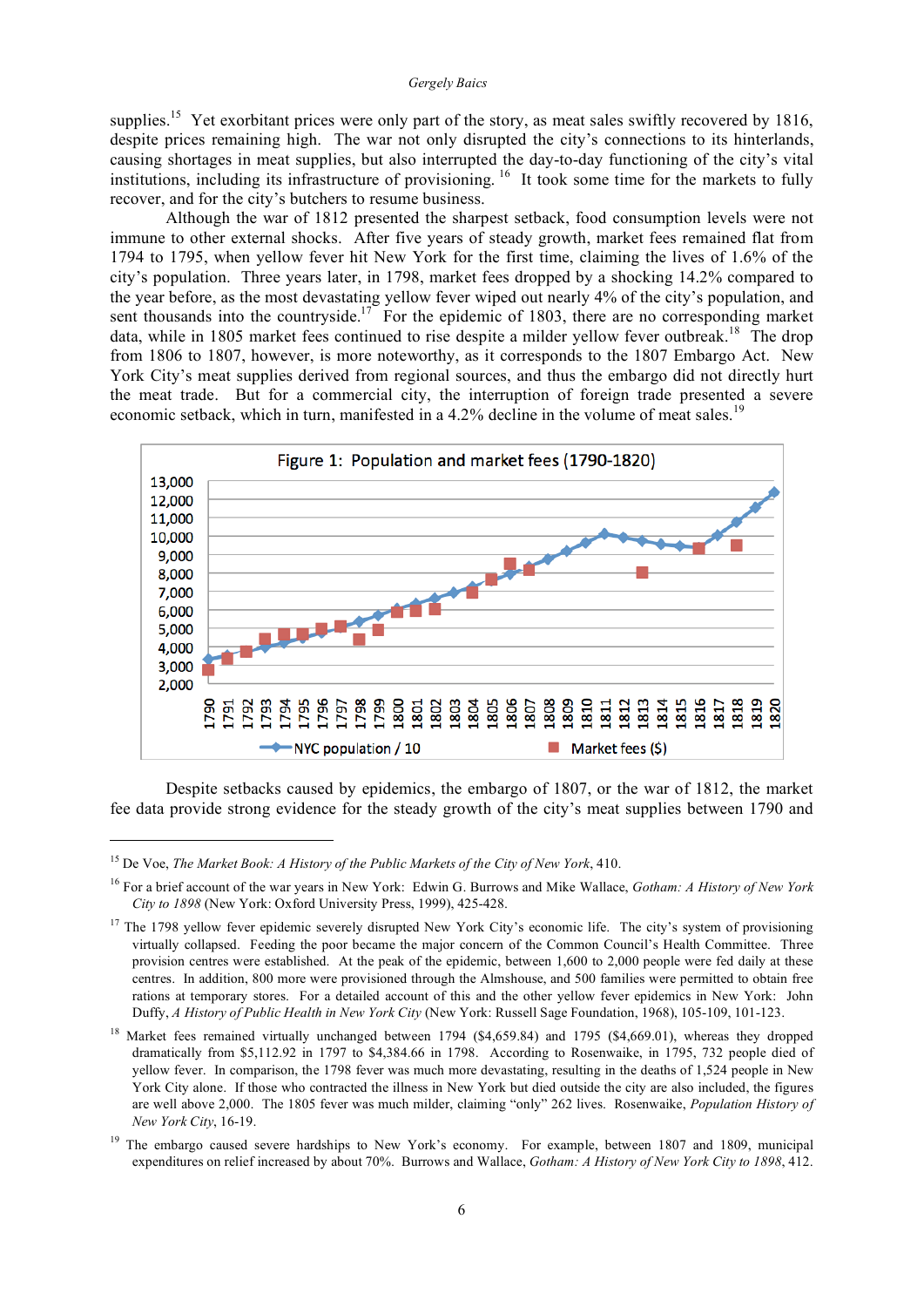1818. The consistency of the series is confirmed by its responsiveness to external shocks. Moreover, fees calculated from the original market returns of 1816 and 1818—which were based on animal counts—, fit remarkably well into the dataset. Earlier, I used the original market returns to calculate per capita meat consumption levels for 1816 and 1818. Given the reliability of the market fee data, it makes sense to convert fees into meat consumption figures for the two-and-a-half decades prior to 1816.

For such a conversion, one ideally needs to know the relative importance of the four kinds of butcher's meat throughout the period. Lacking such data, the estimation has to presume that the 1816 ratios between the sales of beef, veal, lamb and mutton, and fresh pork reflected more or less stable consumption patterns. This is a reasonable, but not unproblematic assumption. Billy Smith's reconstruction of a Philadelphia labourer's diet in 1772 offers one point of reference.<sup>20</sup> When comparing Smith's 1772 Philadelphia data to my own 1816 and 1818 New York City estimates, virtually no difference is found in the relative weight of fresh beef and pork in the red meat basket. In contrast, the data suggest a declining trend in the consumption of veal, offset by rising consumption rates for lamb.<sup>21</sup>

Direct household data based on two New York household accounts (those of Evert Bancker Jr.'s from 1787, and John Pintard's accounts from 1811 and 1827, used earlier in this paper), however, do not confirm these trends. If anything, they point to rising veal and declining lamb consumption between 1787 and 1827.<sup>22</sup> Similarly, archaeological studies of animal bones in Manhattan indicate an overall decline in the consumption of lamb from the early  $18<sup>th</sup>$  to the mid-19<sup>th</sup> century.<sup>23</sup> Of course, these diverging trends may simply reflect class differentials in food consumption patterns, after all compared to a Philadelphia labourer, the Banckers and the Pintards were well-off New York City families. Another possibility could be that the meat supply of these two cities differed in certain aspects. In short, the data are contradictory, which is hardly surprising given their sporadic nature. It is not clear whether to assume constant conversion rates based on the 1816 market returns, or to make certain adjustments for veal and lamb by matching Smith's 1772 data to my own estimates for 1816. To allow for comparisons, I made calculations based on both methods.<sup>24</sup>

Table 1 summarizes estimated per capita meat consumption rates for New York City between 1790 and 1818. In series A columns, I present estimates based on the 1816 ratios, while in series B columns, I offer comparable figures assuming variable ratios for veal and lamb. Even if the data are far from perfect, they provide new insights into urban meat consumption levels for an undocumented period. Looking at columns A, the figures suggest that per capita consumption of fresh red meat increased from 132.3 pounds in 1790 to rates as high as 154.7 to 166.5 pounds between 1795 and 1816—excluding the war year of 1813, when it dropped back to 131.6 pounds. The corresponding

<sup>20</sup> Billy G. Smith, "The Material Lives of Laboring Philadelphians, 1750 to 1800" *The William and Mary Quarterly* 38, no. 2 (1981): 167-171.

<sup>&</sup>lt;sup>21</sup> In 1772, 57% of an "average" Philadelphia labourer's supply of butcher's meat came from beef, 27% from veal, 10% from lamb, and 5% from pork. The same per capita ratios in New York City in 1816 were 58% for beef, 12% for veal, 21% for lamb, and 8% for pork, while in 1818 they were 60, 12, 20, and 8% respectively. The data suggest that whereas the ratios of fresh beef and pork in the red meat basket remained constant between 1772 and 1818, a notable decline occurred in the consumption of veal, which was offset by a comparable rise in the consumption of lamb.

 $22$  In 1787, about 19% of the Bancker household's meat budget was spent on veal, and about 25% on lamb and mutton. Pintard in 1811 spent about 31% of his meat expenditure on veal, and 10% on lamb, whereas in 1827, the same figures for his household were 25 and 18% respectively. It is, of course, problematic to compare two different households across four decades. Yet it is still noteworthy that the data do not corroborate a trend of declining veal and increasing lamb consumption over the period. If anything, they seem to point in the opposite direction. NYHS-MD: Evert Bancker, Jr., "Household Account Book of Evert Bancker, Jr., 1772-1776"; Evert Bancker, Jr., "List of Proprietors, Account and Survey Book, 1784-88;" John Pintard Papers, "Marketing Account Book, 1811-1824"; John Pintard Papers, "Marketing Account Book, 1826-1830"; John Pintard Papers, "Record of Household Expenses, 1826-1828," Box 9, Folders 1-3.

<sup>23</sup> Nan A. Rothschild, *New York City Neighborhoods: The 18th Century* (Cllinton Corners: Percheron Press, 2008), 146-149.

<sup>&</sup>lt;sup>24</sup> For estimating the changing ratios of fresh veal and lamb consumption between 1790 and 1816, I assumed a linear progression between Smith's 1772 ratios and my own 1816 estimates. Lacking more observations, such a simple method of calculation is justifiable.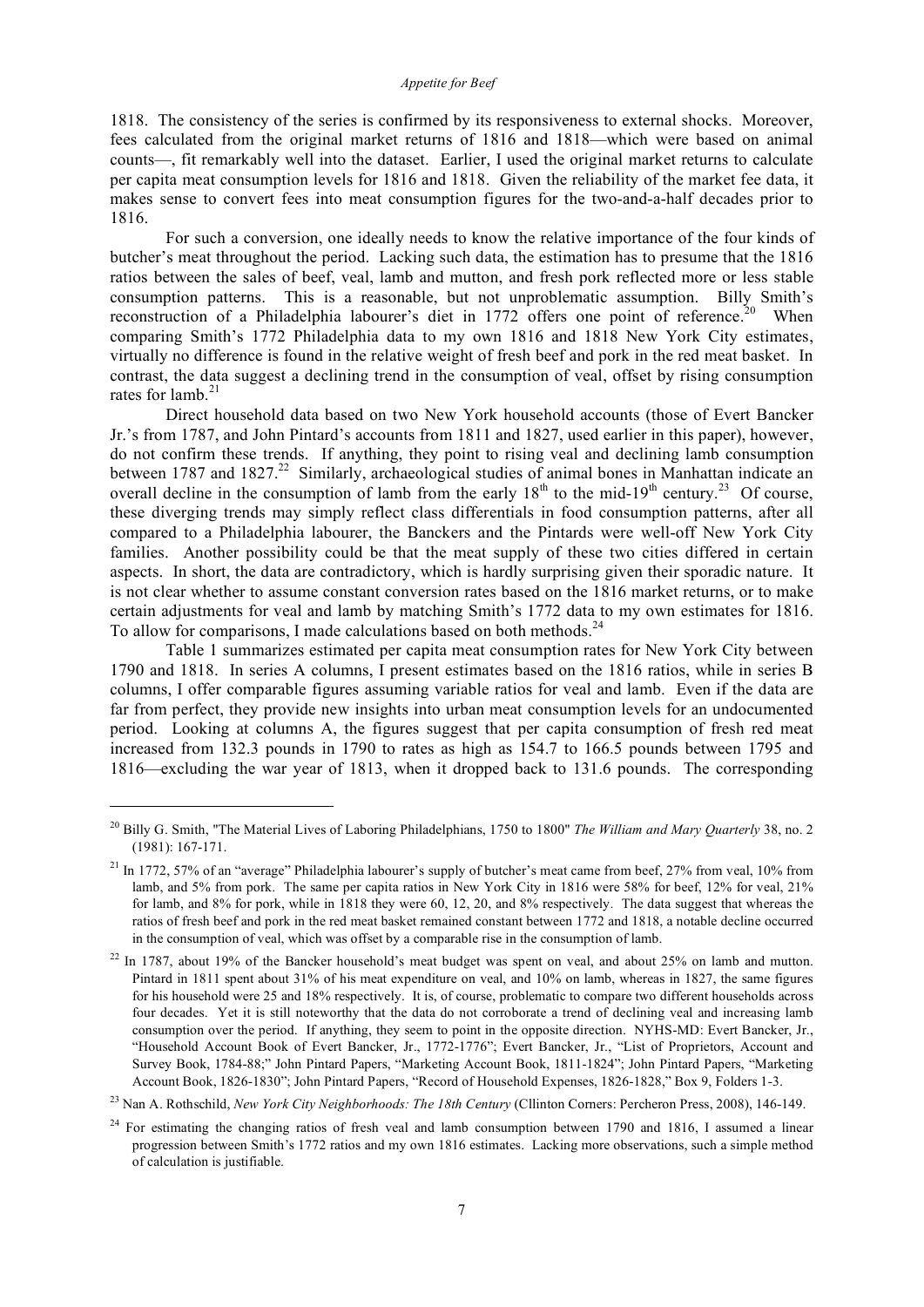rates of beef consumption rose from 76.5 pounds in 1790 to 89.5 to 96.3 pounds between 1795 and 1816. When looking at columns B, the estimated levels of meat consumption are consistently higher, suggesting an increase from 143.3 pounds in 1790 to between 159.3 and 178.7 pounds between 1795 and 1816. Importantly, the 1818 figures indicate a sharp decline in per capita red meat consumption compared to two years earlier from 159.3 pounds to 142 pounds. No external shock explains this drop, but there is good evidence that the 1818 data are likely to underestimate the overall number of animals butchered in New York, in which case the 1818 rates were probably much closer to those of 1816 than the figures would suggest. 25

| Years | Beef<br>A | Veal<br>A | Lamb &<br>mutton A | Pork<br>A | Total<br>A | <b>Beef</b><br>B | Veal<br>B | Lamb $\&$<br>mutton B | Pork<br>B | <b>Total</b><br>B |
|-------|-----------|-----------|--------------------|-----------|------------|------------------|-----------|-----------------------|-----------|-------------------|
| 1790  | 76.5      | 16.3      | 28.3               | 11.2      | 132.3      | 76.5             | 39.9      | 15.7                  | 11.2      | 143.3             |
| 1795  | 96.3      | 20.5      | 35.7               | 14.1      | 166.5      | 96.3             | 46.7      | 21.7                  | 14.1      | 178.7             |
| 1800  | 89.5      | 19.0      | 33.1               | 13.1      | 154.7      | 89.5             | 40.1      | 21.9                  | 13.1      | 164.6             |
| 1805  | 93.2      | 19.8      | 34.5               | 13.6      | 161.2      | 93.2             | 38.4      | 24.6                  | 13.6      | 169.8             |
| 1813  | 76.1      | 16.2      | 28.2               | 11.1      | 131.6      | 76.1             | 26.8      | 22.5                  | 11.1      | 136.5             |
| 1816  | 92.1      | 19.6      | 34.1               | 13.5      | 159.3      | 92.1             | 19.6      | 34.1                  | 13.5      | 159.3             |
| 1818  | 85.9      | 16.9      | 28.6               | 10.7      | 142.0      | 85.9             | 16.9      | 28.6                  | 10.7      | 142.0             |

**Table 1: Per capita butcher's meat consumption in NYC (lbs), 1790-181826**

The data confirm the earlier tentative claim based on  $20<sup>th</sup>$  century comparisons that New Yorkers were well-supplied with fresh meat in general and beef in particular. It also extends the chronology backward, allowing for further comparisons from similar observations across the period.

Table 2 presents comparative data concerning average meat consumption levels in the Northeastern region during the latter half of the  $18<sup>th</sup>$  and early  $19<sup>th</sup>$  centuries. The best estimates for the Colonial and early Republican periods come from Sarah F. McMahon's meticulous studies of a large sample of wills from rural Middlesex County in Massachusetts.<sup>27</sup> She shows that the yearly meat allowance of widows grew gradually from 120.8 pounds in the early  $18<sup>th</sup>$  century, to 168.2 pounds by the mid-century, to 183.5 pounds by the Revolutionary era, then it slightly decreased to 178 pounds during the last two decades of the century, to reach an impressive 201.8 pounds by the first quarter of the 19<sup>th</sup> century.<sup>28</sup> James T. Lemon's calculations based on similar sources from Southeastern

<sup>&</sup>lt;sup>25</sup> By 1818, the volume of meat sales outside the market system most likely increased. In 1817, the City Council ended its previous practice of licensing case-by-case street stalls and meat shops, and pushed those who retailed outside the market system to the sparsely populated northern districts—north of First Street, east of the Bowery, and north of Thirteenth Street, west of Broadway. Some of these butchers relocated to the northern fringes of the city, where the collection of fees was more difficult. Others probably continued their business at the same location—informally. In either case, in 1818 the Market Clerks must have missed accounting for more animals than two years earlier. At the same time, the Council decided to replace Fly Market, the largest in the city, with the modern Fulton Market. Stall counts suggest that butchers started to abandon Fly Market as early as 1818. Given that Fly conducted the largest volume of trade in the city, its gradual demise must have resulted in additional informal sales, in turn, leaving more animals unaccounted for. This explanation is also supported by the fact that the decrease resulted less from lower sales of beef, than from declining sales of "small meats"—veal, and especially lamb and pork. Violations occurred more frequently in these categories.

<sup>&</sup>lt;sup>26</sup> For converting animals into pounds of meat, I have again relied on Komlos's slaughter weights. One problem is that over these two-and-a-half decades, slaughter weights may have slightly increased. Yet such changes must have remained small enough not to have a major impact on my estimates. If such a problem exists, it should produce slightly overestimated figures for the earlier years compared to the 1816 and 1818 market returns. For calculating the city's population size in 1795, 1813 and 1818, I have relied on the nearest previous and subsequent census figures, and assumed a constant rate of population growth. Rosenwaike, *Population History of New York City*, 18.

<sup>&</sup>lt;sup>27</sup> Sarah F. McMahon, "A Comfortable Subsistence: The Changing Composition of Diet in Rural New England, 1620-1840" *The William and Mary Quarterly* 42, no. 1 (1985): 26-65; Sarah F. McMahon, ""All Things in Their Proper Season": Seasonal Rhythms of Diet in Nineteenth Century New England" *Agricultural History* 63, no. 2 (1989): 130-151.

<sup>&</sup>lt;sup>28</sup> McMahon, "A Comfortable Subsistence: The Changing Composition of Diet in Rural New England, 1620-1840": 36-37.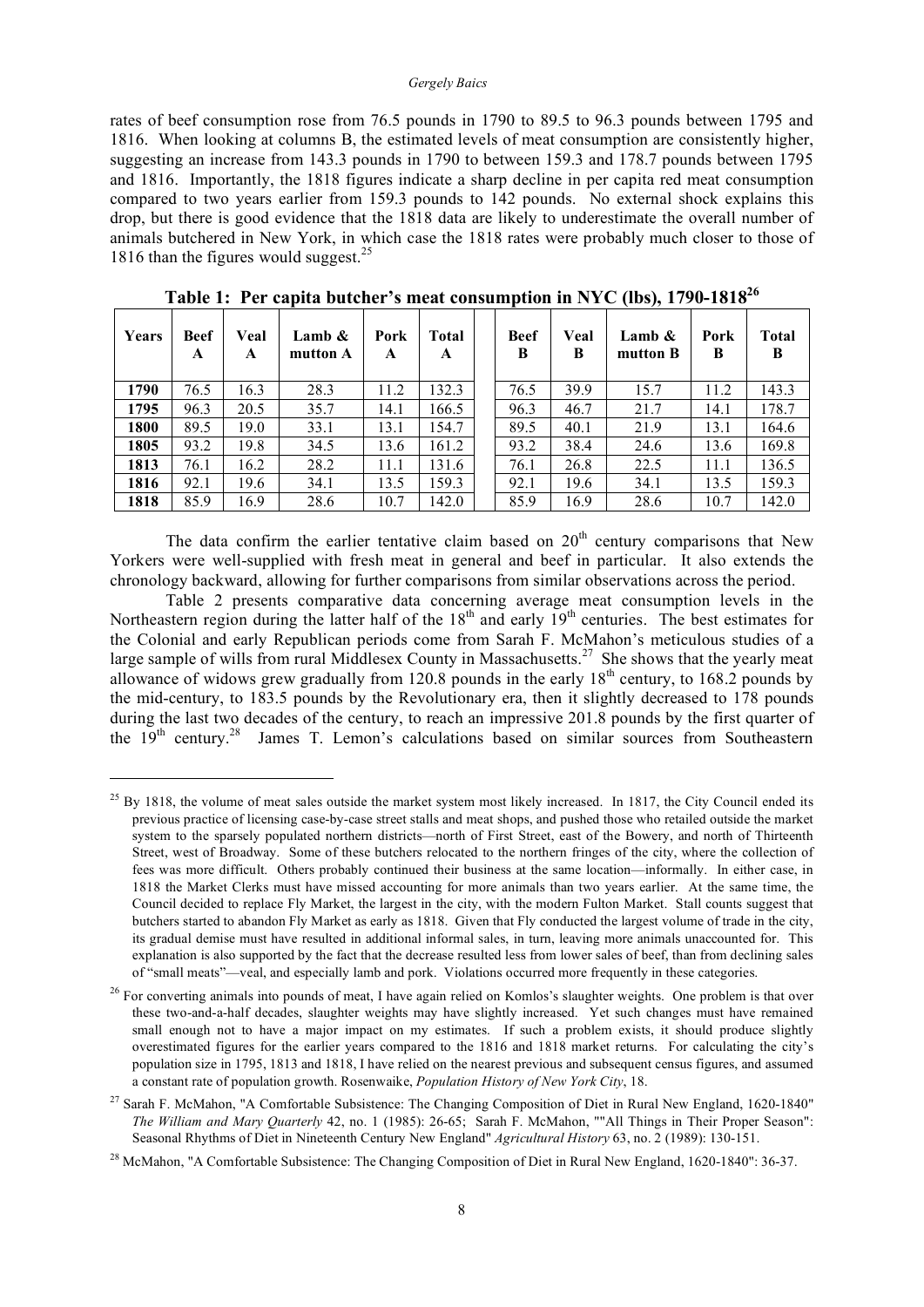#### *Appetite for Beef*

Pennsylvania arrive at a lower figure of 150 pounds of meat for the second half of the  $18<sup>th</sup>$  century.<sup>29</sup> The difference most probably reflects regional variations in widow rates. In addition, Billy Smith's attempt to reconstruct a Philadelphia labourer's diet for 1772 produces an overall meat consumption level of 174.5 pounds.<sup>30</sup> This figure appears low compared to McMahon's 183.5 pounds of widow rate if one considers the much greater calorie needs of an average urban labourer than a rural widow.

| Period  | <b>Widow rate</b> | <b>Widow rate</b> | Labourer     | Per capita      | Per capita      | Years |
|---------|-------------------|-------------------|--------------|-----------------|-----------------|-------|
|         | All meats         | All meats         | All meats    | Butcher's meats | Butcher's meats |       |
|         | Middlesex Co.     | <b>SEPA</b>       | Philadelphia | <b>NYC</b>      | NYC             |       |
| 1740-59 | 168.2             |                   |              |                 |                 |       |
| 1760-78 | 183.5             | 150.0             | 174.5        |                 |                 | 1772  |
| 1781-90 |                   |                   |              | 132.3           | 143.3           | 1790  |
| 1791-99 | 178.0             |                   |              | 166.5           | 178.7           | 1795  |
| 1800    |                   |                   |              | 154.7           | 164.6           | 1800  |
| 1805    |                   |                   |              | 161.2           | 169.8           | 1805  |
| 1808-15 |                   |                   |              | 131.6           | 136.5           | 1813  |
| 1816-17 | 201.8             |                   |              | 159.3           | 159.3           | 1816  |
| 1818-30 |                   |                   |              | 142.0           | 142.0           | 1818  |

**Table 2: Estimated meat consumption levels in North America (lbs), 1740-1830**

Even if widow rates are not the same as average per capita consumption, they provide a good idea of societal expectations of what constituted a reasonable supply of meat at any given time.<sup>31</sup> And the New York City average of about 160.4—or 168.1—pounds of fresh butcher's meat between 1795 and 1816—excluding the war year of 1813, and the probably underestimated figure for 1818 compares well with McMahon's estimate of between 178 and 201.8 pounds of meat allowance for the late  $18<sup>th</sup>$  and early  $19<sup>th</sup>$  centuries. It is in fact surprising that the New York City figures are only slightly lower, given that, as I earlier noted, they exclude preserved meats (ham, sausage, lard, salted pork and beef, smoked beef, or corned beef) as well as poultry, fowl and game. If, on average, New Yorkers ate about 160 pounds of fresh red meat, there had to be plenty more on their dinner table once these categories are also accounted for, adding up to a total per capita meat consumption level well above McMahon's rural averages.<sup>32</sup>

Moreover, the data also underline one profound difference between urban and rural diets. Horowitz notes that the consumption of fresh meat, beef in particular, was an urban privilege.<sup>33</sup> Indeed, whereas almost all of McMahon's estimates derive from preserved meats, New Yorkers first and foremost ate fresh red meat. Nearly half of their entire meat supply came from fresh beef. Only in cities was demand sufficient and constant enough to maintain big supplies of slaughtered and retailed beef for immediate consumption.

One also wonders how meat consumption in New York compared to those of other rapidly growing cities outside the United States. Thanks to its highly centralized and closely monitored public abattoir system, data concerning the number of animals slaughtered for sale in Paris are exceptionally good. Table 3 compares my per capita estimates for New York to more systematic evidence presented

 $^{29}$  James T. Lemon, "Household Consumption in Eighteenth-Century America and Its Relationship to Production and Trade: The Situation among Farmers in Southeastern Pennsylvania" *Agricultural History* 41, no. 1 (1967): 62; David Klingaman, "Food Surpluses and Deficits in the American Colonies, 1768-1772" *The Journal of Economic History* 31, no. 3 (1971): 559-560, footnote 17.

<sup>&</sup>lt;sup>30</sup> Smith, "The Material Lives of Laboring Philadelphians, 1750 to 1800": 170.

<sup>31</sup> Horowitz, *Putting Meat on the American Table: Taste, Technology, Transformation*, 12.

 $32$  See footnote 6 for an analysis of John Pintard's meat expenditures in 1811, 1814 and 1817.

<sup>33</sup> Horowitz, *Putting Meat on the American Table: Taste, Technology, Transformation*, 18-19.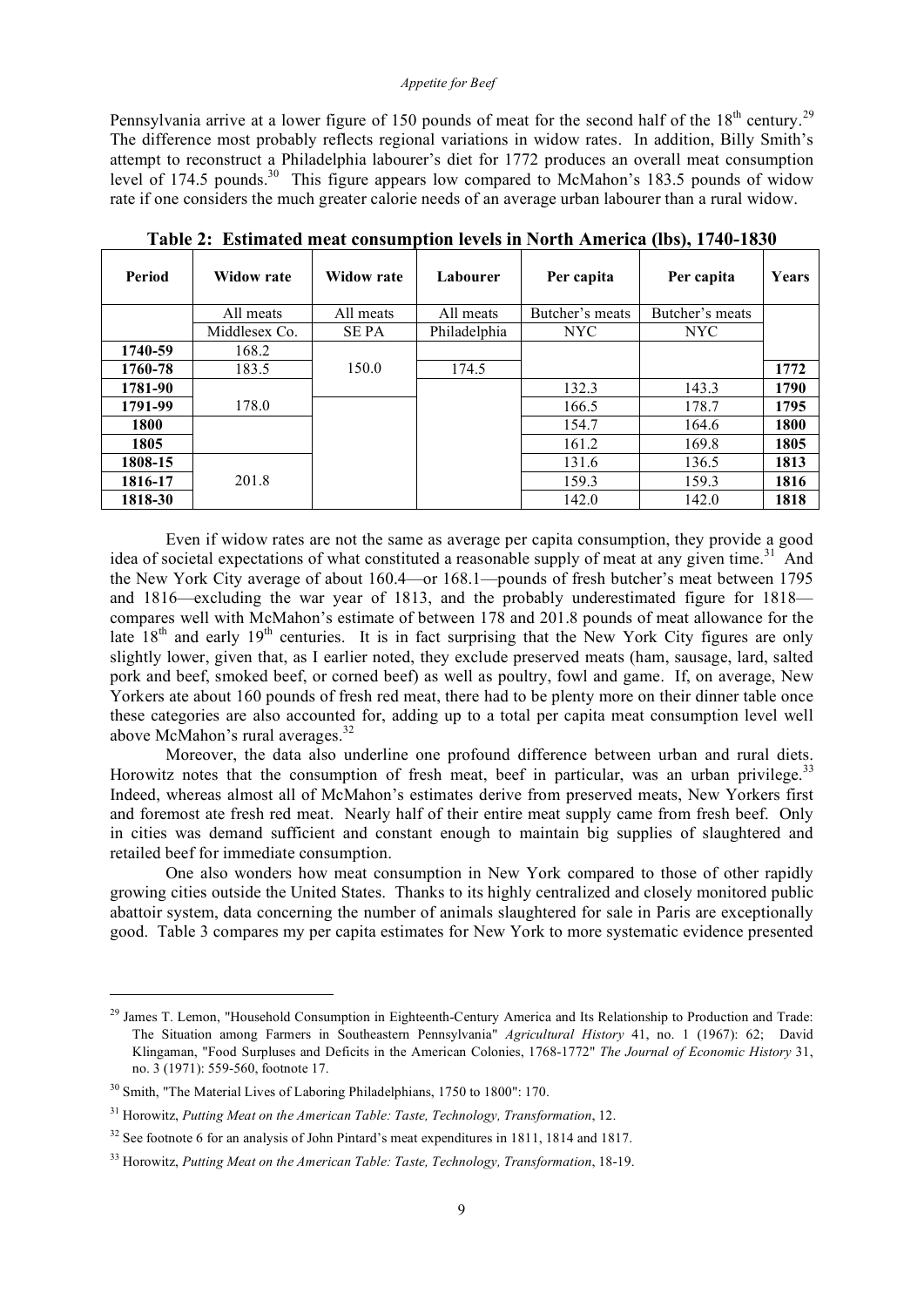by Armand Husson in his *Les consommations de Paris* (1875).<sup>34</sup> Accordingly, during the late 18<sup>th</sup> and early 19<sup>th</sup> centuries, the per capita annual consumption of beef, veal, lamb and mutton were strikingly similar in the two metropolises—pork is treated as a separate category, as in Paris, it also included cured meats (*charcuterie).* Interestingly enough, not only the total amount of red meats consumed, but also their distribution in the diet was very similar. At first reading then, the data raise doubts about the conventional wisdom that 19<sup>th</sup> century Americans ate far more meat, in particular beef, than West Europeans.

| <b>NYC</b> | Paris | <b>NYC</b> | Paris | <b>NYC</b> | Paris | <b>NYC</b> | Paris     | <b>NYC</b> | Paris | <b>NYC</b> | Paris | <b>FR</b> |
|------------|-------|------------|-------|------------|-------|------------|-----------|------------|-------|------------|-------|-----------|
|            |       |            |       |            |       |            | Lamb $\&$ |            |       |            |       | All       |
| Period     |       |            | Beef  |            | Veal  |            | mutton    |            | Total | Pork, etc. |       | meats     |
| 1786-88    | 1781- |            |       |            |       |            |           |            |       |            |       |           |
| & 1790     | 86    | 80.4       | 88.3  | 17.1       | 12.6  | 29.8       | 24.0      | 127.3      | 124.8 | 11.8       | 15.6  | 42.1      |
| 1799-1802  | 1799- |            |       |            |       |            |           |            |       |            |       |           |
| & 1804-07  | 1808  | 88.8       | 89    | 18.9       | 20.1  | 32.9       | 26.9      | 140.6      | 136.0 | 13.0       | 20.2  | 43.2      |
| 1816       | 1809- |            |       |            |       |            |           |            |       |            |       |           |
| & 1818     | 18    | 89.0       | 88.8  | 18.2       | 17.5  | 31.3       | 26.2      | 138.6      | 132.6 | 12.1       | 25.5  | 44.8      |

**Table 3: Per capita butcher's meat consumption in NYC and Paris (lbs), 1781-1818**

A few qualifying remarks are in order. First, even if Parisian meat consumption rates were remarkably close to those of New York, the discrepancy between urban and rural diets was far greater in France than in the United States. Whereas Parisians ate three to four times as much meat as the average French citizen, rural New England widow rates, for example, were not all that different—at least in so far as quantity was concerned—from meat consumption levels in New York. Explaining the comparatively smaller inequality between urban and rural diets in North America presents an intriguing puzzle for further research.

Besides, Parisian meat consumption appears unusually high by European standards. Even as systematic data for London are lacking, according to John Ramsay McCulloch's calculations, in 1837, per capita meat consumption—exclusive of bacon, hams, salted provisions and poultry—reached 107 pounds.<sup>35</sup> The London figure thus was about two-thirds that of early 19<sup>th</sup> century New York, albeit one should add that 1837 was the first year of a long recessionary cycle. Similarly, in the case of Berlin, the 1845 figure—including all red meats—was 104.7 pounds, while between 1854 and 1861, it stood at about 95.9 pounds, that is at much lower levels than in early  $19<sup>th</sup>$  century New York.<sup>36</sup> Obviously, these comparisons are only for orientation. To situate New York City more firmly within a web of trans-Atlantic comparisons, better and broader data are needed, while differences in urban and rural diets also have to be accounted for.

All in all, it is safe to conclude that New Yorkers, from the mid-1790s until the late 1810s, ate remarkably well for their own time, as well as in comparison to later periods. They ate about as much meat as did better off urban Americans in 1909, and only a little less—if at all—than the average urban American in the record year of 1965. More precisely, they consumed about 14% more beef than the average American in 1909, and about 11% less than the average American in 1965. The data also complement McMahon's claim of progressively rising meat consumption levels from the  $18<sup>th</sup>$  through to the early  $19<sup>th</sup>$  century. Compared to McMahon's estimate of a  $10\%$  increase from the Revolutionary

<sup>34</sup> For data on Paris: Armand Husson, *Les consommations de Paris* (Paris: Hachette et cie, 1875), 142, 145, 148, 153-154, 157, 196; Ingeborg-Dorothee Brantz, "Slaughter in the City: The Establishment of Public Abattoirs in Paris and Berlin, 1780-1914" (Ph.D. dissertation, The University of Chicago, 2003), 127-138.

<sup>35</sup> Simon Gabriel Hanson, *Argentine Meat and the British Market: Chapters in the History of the Argentine Meat Industry* (Stanford: Stanford University Press, 1938), 22-23, footnotes 12, 16. Also: Peter J. Atkins, "A Tale of Two Cities: A Comparison of Food Supply in London and Paris in the 1850s" in *Food and the City in Europe since 1800*, ed Peter J. Atkins, Peter Lummel, and Derek J. Oddy (Ashgate Publishing Co., 2007), 34-36.

<sup>&</sup>lt;sup>36</sup> Brantz, "Slaughter in the City: The Establishment of Public Abattoirs in Paris and Berlin, 1780-1914", 295.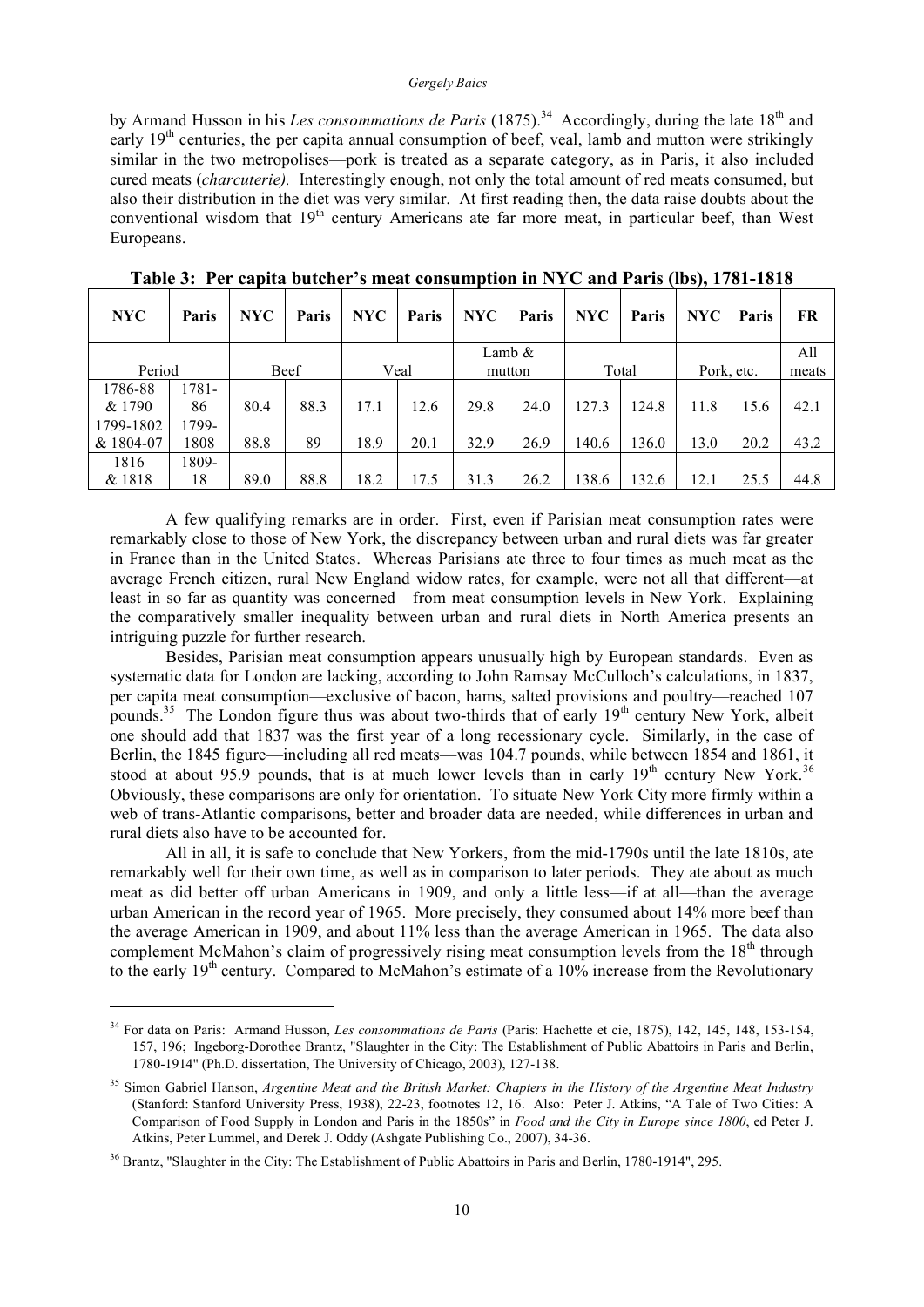period to the early  $19<sup>th</sup>$  century, the market fees suggest a more robust 19% increase between 1790 and the period between 1795 and  $1818$ <sup>37</sup> The remarkable stability of the consumption rates between 1795 and 1816 provides strong evidence that after the Revolution, meat consumption gradually reached a very high equilibrium. Moreover, the data show that urban meat consumption levels, at least in the case of New York, were considerably higher than rural averages. In short, New Yorkers not only had the privilege of eating fresh meat, in particular beef, all year around, they also ate more of it than their rural counterparts who fed them.

#### **Conclusions**

1

The above case-study of America's first metropolis presents two important conclusions concerning urban meat consumption during the early Republican era. First, the original Market Clerk returns and the market fee data offer hitherto unavailable and robust evidence that New Yorkers were remarkably well supplied with meat between 1790 and 1818. By the mid-1790s, per capita meat consumption in New York reached an equilibrium that exceeded not only contemporary standards—both in comparison to the countryside and to major European cities—, but also compared favourably to the highest recorded figures in American history in the 20<sup>th</sup> century. Moreover, city dwellers ate first and foremost fresh meat, beef in particular, which set them apart from their rural counterparts, and defined an important aspect of the urban living standard.

Sustaining such a carnivorous diet was no small achievement, considering that between 1790 and 1820 the city's population increased from slightly below 33,000 to a little over 120,000 residents. Supporting this rapid rate of urban growth, New York turned to ever expanding hinterlands. The city's growing appetite was satisfied not by administrative means, but by purchasing food on agricultural markets from farmers, who produced surpluses for profit. Still, it would be mistaken to assume that in so far as adequate quantities of livestock were driven to the city, residents were by definition well-supplied with meat. Importantly, the Common Council allocated adequate resources to maintain and expand the public market system, which served as the core infrastructure of urban provisioning.<sup>38</sup> In short, both sides of the coin—the hinterlands and the urban distribution of food supplies—were crucial in ensuring that New York could accommodate tens of thousands of newcomers at a sustained high rate of meat consumption. This symbolically central aspect of the urban living standard was not jeopardized by rapid urbanization, even as the process made urbanites increasingly dependent on the countryside for food. Moreover, while the decline in meat consumption between the mid-1830s through to the 1860s may represent an important negative trend, as the literature on the Antebellum-puzzle posits, this shift should be placed in the context of the historically high equilibrium of urban meat consumption that characterized early Republican urbanization.

Of course, the balance was not entirely positive. The second conclusion of the analysis concerns the remarkable sensitivity of the urban food supplies to a variety of external shocks. For instance, the 1798 yellow fever epidemic resulted in dramatic collapses in meat consumption levels. Sorting out cause and effect in this and similar cases is a hopeless exercise. Food consumption may have dropped as thousands escaped the city, while an epidemic could also have caused severe interruptions in the city's supply chains, or disrupted the normal functioning of the urban infrastructure of provisioning. City dwellers also disproportionately suffered at times of political crises. The embargo of 1807, and especially the war of 1812, caused major setbacks in the supply of meat and other provisions. Urban dwellers, who did not grow their own food but relied on provisions

 $37$  This claim is further corroborated by Smith's estimate of 174.5 pounds of meat consumed by a Philadelphia labourer in 1772. It is, of course, problematic to compare a labourer's diet to per capita meat consumption rates. After all, a physical labourer needed more than average amounts of protein, which he may not have been able to afford. Yet the fact that only a few decades later, New Yorkers ate nearly as much fresh meat per capita as was the meat allowance of an adult male Philadelphia labourer, suggests that overall meat consumption probably increased during the period. The other possibility is that New Yorkers already ate more meat in 1772 than Philadelphians. Unfortunately no data are available for before 1790 to illuminate these trends.

<sup>&</sup>lt;sup>38</sup> For a detailed discussion of the political economy, spatial organization, and the expansion of the municipal market system: Gergely Baics "Feeding Gotham: A Social History of Urban Provisioning, 1780-1860" (Ph.D. dissertation, Northwestern University, 2009).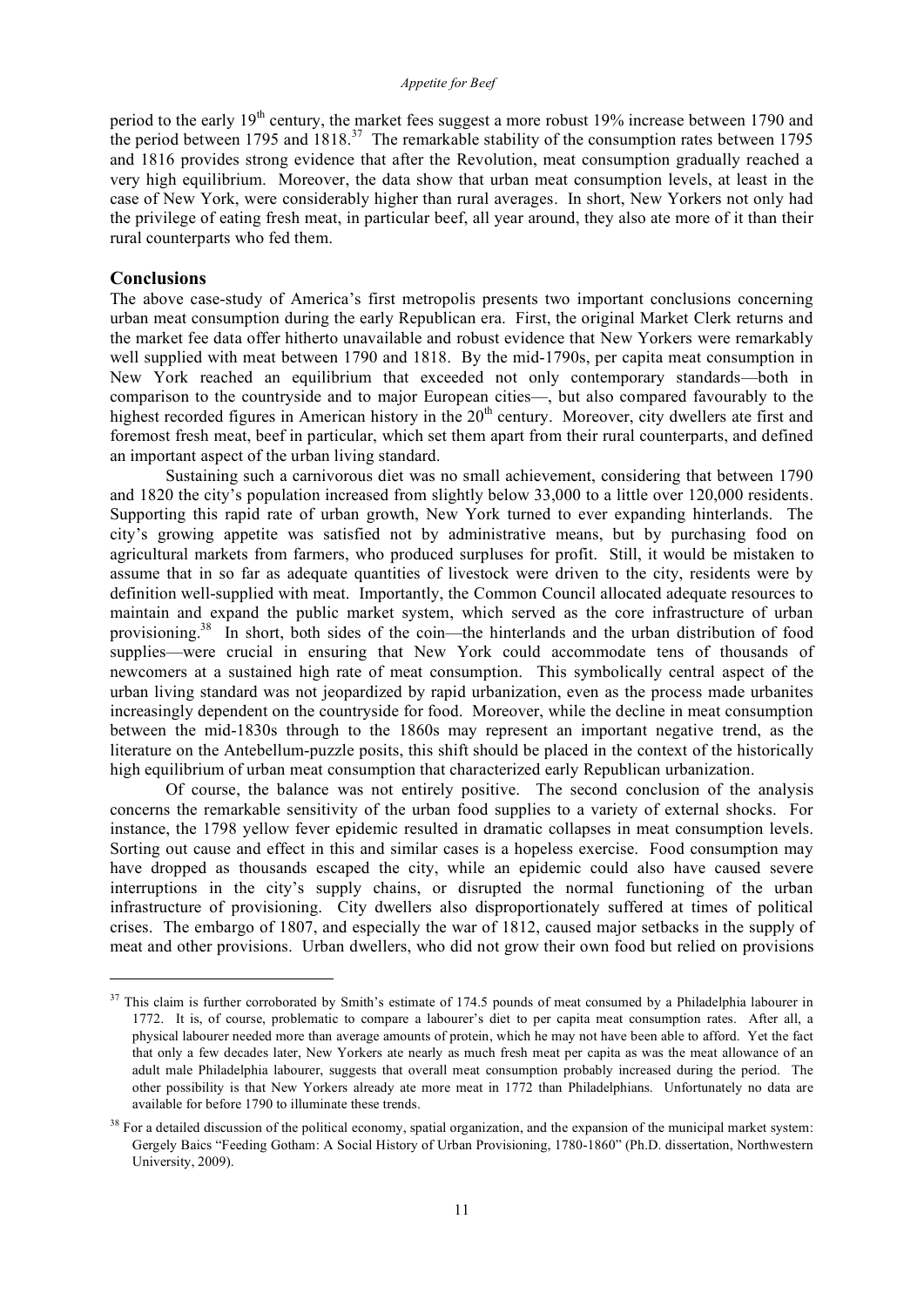from the hinterlands, faced greater scarcities than rural residents. In so far as the right to eat fresh meat each day, and all year around was an urban privilege, the price to be paid for this comparatively higher standard of living was the precariousness of the urban diet at times of extraordinary hardship.

*Gergely Baics Max Weber Fellow, 2009-2010*